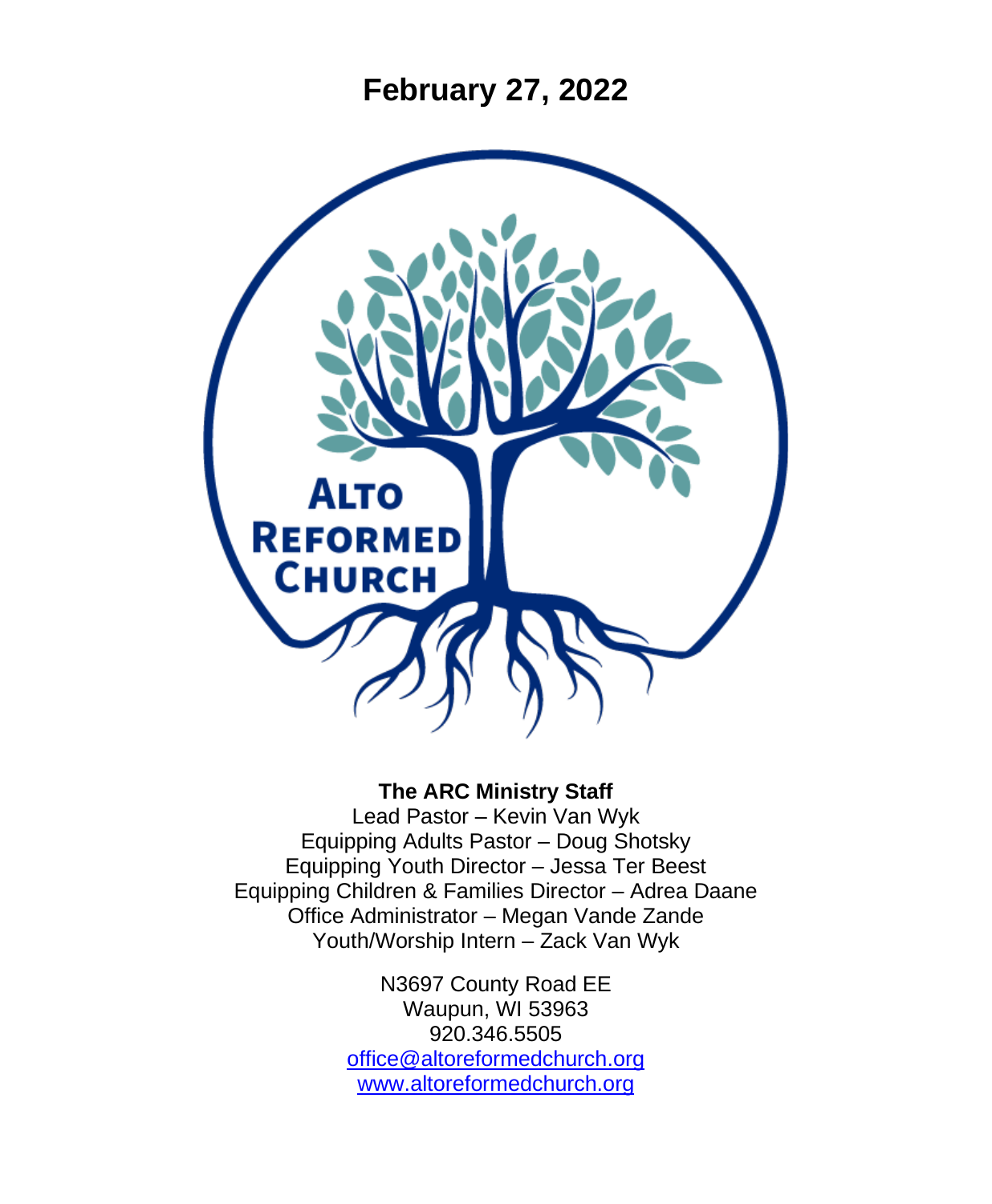## **We Approach God**

Welcome & Announcements Sonshine Singers – "Ask, Seek, Knock"

Praise Singing "Graves into Gardens" "Hymn of Heaven" "Be the Center"

Congregational Prayer

## **We Hear God's Word**

Children's Message – Beth Redeker

Message – Five Magnificent Moves to Re-forming Me: #1 Infant to Adult Scripture – 1 Corinthians 3:1-4

## **We Respond to God**

Prayer "Take My Life"

Blessing

## *Memory Verse for March 9th*

Guide me in your truth and teach me, for you are God my Savior, and my hope is in you all day long. – Psalms 25:5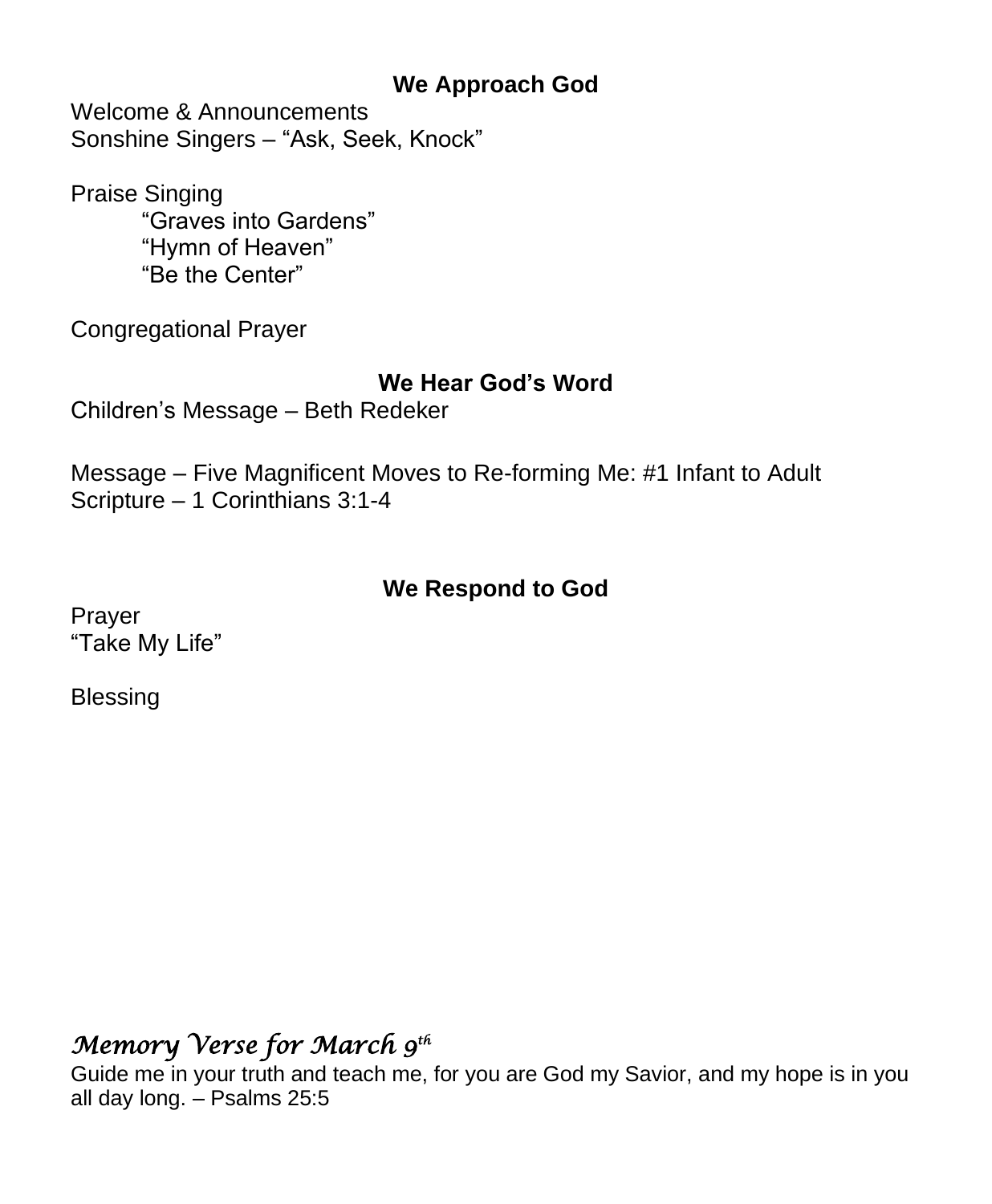

**Five Magnificent Moves to Re-forming Me: #1 Infant to Adult** 1 Corinthians 3:1-4

#### **KEY POINT**

**This is a scathing attack on the \_\_\_\_\_\_\_\_\_\_ believer, because the goal is maturity not just** 

#### **EVIDENCE OF IMMATURITY**

**1. They \_\_\_\_\_\_\_\_\_ Like Infants**

**2. They \_\_\_\_\_\_\_\_\_ Like Infants**

**3. They \_\_\_\_\_\_\_\_\_\_ Like Infants**

**Summary: This is a scathing attack on the immature believer, because the goal is maturity not just conversion.**

#### **THREE PRACTICAL QUESTIONS**

Should we measure our spiritual maturity?

Why don't we want to measure/examine ourselves?

How do we measure our maturity? Can we?

#### **APPLICATION: G\_\_\_\_\_\_\_\_ \_\_\_\_!**

How will you progress toward spiritual maturity?

#### **DISCUSSION QUESTIONS**

- 1. Honestly, how do you measure other believers to determine if they are fit to be elders?
- 2. Where/when has the church helped you evaluate yourself?
- 3. What keeps you from evaluating your progress toward spiritual maturity?
- 4. What should we be measuring in the life of a believer? List as many as you can and then consult the Spiritual Growth Assessment, our membership vows, draft of possible new covenant, and the Belgic Confession. (These will be available in the Sermon Discussion Class in Prayer Room.)
- 5. Use the Spiritual Growth Assessment to determine what areas you need to grow in?
- 6. What are you doing to nurture growth? What specifically will you do this week?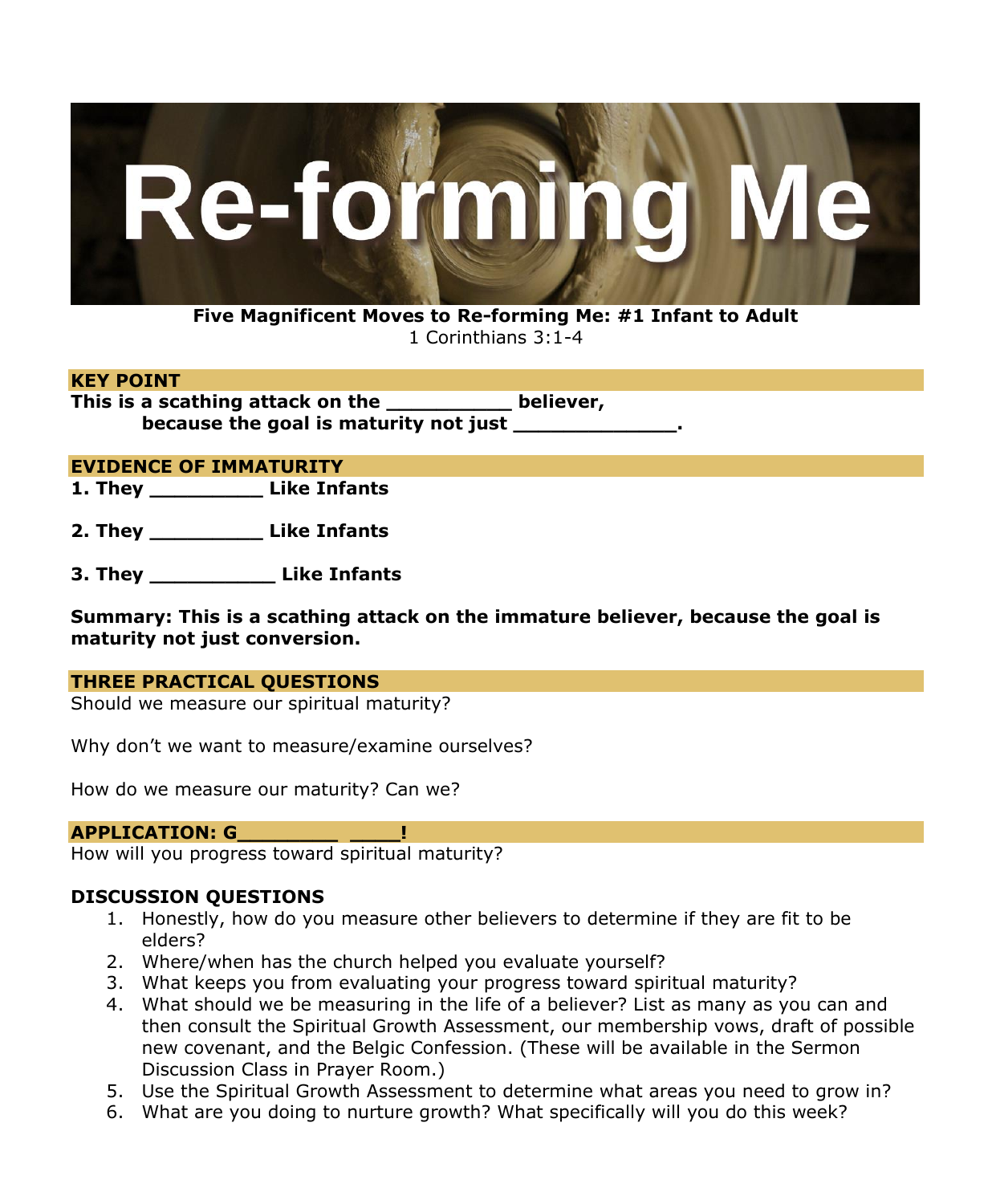|        | Upcomíng Events                                                          |
|--------|--------------------------------------------------------------------------|
| Feb 27 | High Schoolers return from Silver Birch                                  |
|        | 8:30am - Prayer Meeting                                                  |
|        | 9:30am - Pastor Kevin, Sonshine Singers                                  |
|        | 10:45am - Sunday School                                                  |
|        | 5:30pm - MS/HS Praise Team                                               |
|        | 6:30pm - Middle School Youth Group                                       |
| Feb 28 | 6:30pm – Men's Bible Study, Women's Bible Study – "Elijah"               |
|        | 7:00pm – Deacon Meeting, High School + $8th$ grade Bible Study           |
| Mar 1  | 8:00am - Prayer Meeting                                                  |
|        | 9:30am - Women's Bible Study - "In His Image"                            |
|        | 1:30pm - Women's Mission Circle                                          |
|        | 7:00pm – Elder Meeting – If you are interested in baptism or membership, |
|        | please contact Pastor Kevin.                                             |
| Mar 2  | 9:30am - Golden Lifers                                                   |
|        | 7:00pm - Ash Wednesday Service                                           |
| Mar 3  | 6:30pm – Equipping Adults Team Meeting                                   |
| Mar 6  | 8:30am - Prayer Meeting                                                  |
|        | 9:30am - Pastor Doug, Men's Chorus                                       |
|        | 10:45am – Sunday School, Women's Bible Study – "Resisting the Rush"      |
|        | 5:30pm - JH/HS Praise Team                                               |
|        | 6:30pm - Middle School Youth Group                                       |
|        |                                                                          |

## *Youth News*

**Middle School** – Tonight we're talking about the rest of the disciples and how Jesus called them out of a life of just going through the motions of their faith. Does he do that with us?

**Girls Bible Study** will finish up Monday night, 6:30-7:30pm after being snowed out last week.

**High School** – This week is our Ash Wednesday service so we'll attend together from 7-8pm. Meet in the youth room at 6:45.

## *Opportunities to Get Involved*

**Men's Bible Study –** The guys just wrapped up a 5-week bible study called "Fight" and enjoyed it so much they decided they're going to continue meeting for another bible study (topic to be announced soon). They'll meet for another 5-weeks on Mondays at 6:30-7:30pm starting March 7<sup>th</sup> so join in at any time.

Golden Lifers – The Golden Lifers start meeting again on Wednesday, March 2<sup>nd</sup> at 9:30am in the fellowship area of the basement. They'll meet each Wednesday through April. Join them for a yummy breakfast and bible study.

**Ash Wednesday –** Join us for the Ash Wednesday service on Wednesday, March 2<sup>nd</sup> at 7pm.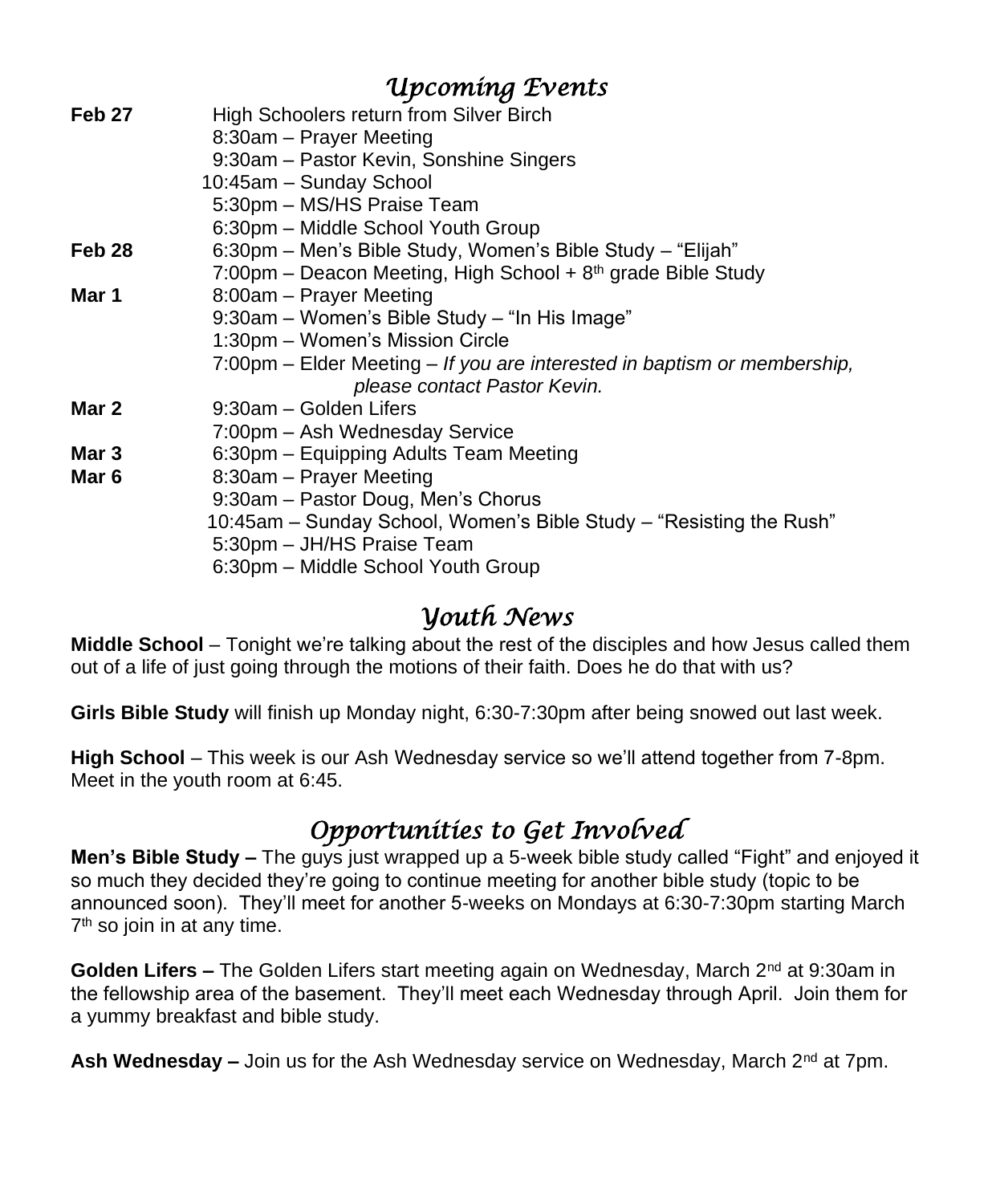**Pinewood Derby Family Night –** Join us at the Alto Community Center on Monday, April 11<sup>th</sup> from 5:30-7:30pm for a fun, free night. We'll have a meal at 5:30pm and races will start at 6pm. Not racing a car? We'll have other family friendly activities too. Sign-up and grab a car kit with instructions at the Children & Families Resource Center by March 20<sup>th</sup>. Classes range from 1<sup>st</sup> grade to adult. Needing to borrow a scroll saw to make your car or a scale to weigh it? Let Adrea know.

**All Church Retreat –** Join us for our 1st All Church Retreat at Silver Birch Ranch April 22-24. Check your mailbox or the Information Center for the brochure with all the details! Register online at [https://docs.google.com/forms/d/1HjVwj-14Eyrbq](https://docs.google.com/forms/d/1HjVwj-14Eyrbq-mvrDK62pUY0FxSnD9w15E2xeE_hgk/edit?ts=61d8670e)[mvrDK62pUY0FxSnD9w15E2xeE\\_hgk/edit?ts=61d8670e](https://docs.google.com/forms/d/1HjVwj-14Eyrbq-mvrDK62pUY0FxSnD9w15E2xeE_hgk/edit?ts=61d8670e) by March 31st or contact Megan to get

# *Bulletin Board News*

help with registration. Any questions, reach out to Pastor Doug, Adrea, or Jessa.

**Offering** may be placed in one of the three white offering boxes located in the lobby. Upcoming benevolent schedule: 2/27 Missionary Salary, 3/6 Missionary Salary, 3/13 Waupun & Brandon Food Pantries, 3/20 Missionary Salary.

**AMEN** articles are due today.

**Food Pantry Collection –** During the month of February we are collecting feminine hygiene products for the Waupun Food Pantry. The food pantry will coordinate with the Waupun Area Jr/Sr High School to distribute these products to girls in need. Donations may be placed in the tote in the copy room.

**Trophies of Grace Sportsmen's Dinner** – You're invited to the Rock Golf Club in Waupun on March 5 at 4pm for the Trophies of Grace Sportsmen's Dinner featuring speaker Jim VanSteenhouse. The evening will include a whitetail display, dinner, door prizes, and Jim will share about his near-death experience that changed his life completely. Ticket cost is \$40 (includes dinner & raffle). Tickets may be purchased at [https://www.eventbrite.com/e/trophies-of](https://www.eventbrite.com/e/trophies-of-grace-sportsmens-dinner-tickets-226317420497?fbclid=IwAR1p8C0m_NdvhFy9Zjs18tOpnO9PekLIj8nbXIAI7ow28GFZ8W9IFjRK4Yw)[grace-sportsmens-dinner-tickets-](https://www.eventbrite.com/e/trophies-of-grace-sportsmens-dinner-tickets-226317420497?fbclid=IwAR1p8C0m_NdvhFy9Zjs18tOpnO9PekLIj8nbXIAI7ow28GFZ8W9IFjRK4Yw)

[226317420497?fbclid=IwAR1p8C0m\\_NdvhFy9Zjs18tOpnO9PekLIj8nbXIAI7ow28GFZ8W9IFjRK4Yw](https://www.eventbrite.com/e/trophies-of-grace-sportsmens-dinner-tickets-226317420497?fbclid=IwAR1p8C0m_NdvhFy9Zjs18tOpnO9PekLIj8nbXIAI7ow28GFZ8W9IFjRK4Yw) or by emailing [trophiesofgraceinfo@gmail.com](mailto:trophiesofgraceinfo@gmail.com)

**Free Concert!** – On Thursday, March 10<sup>th</sup> at 7pm the Judson University Choir will share their incredible worship concert at Emmanuel Waupun. Come hear this 45-member choir raise the roof in praise! You will be inspired! Concert location is Emmanuel Waupun, 400 W. Brown St., Waupun